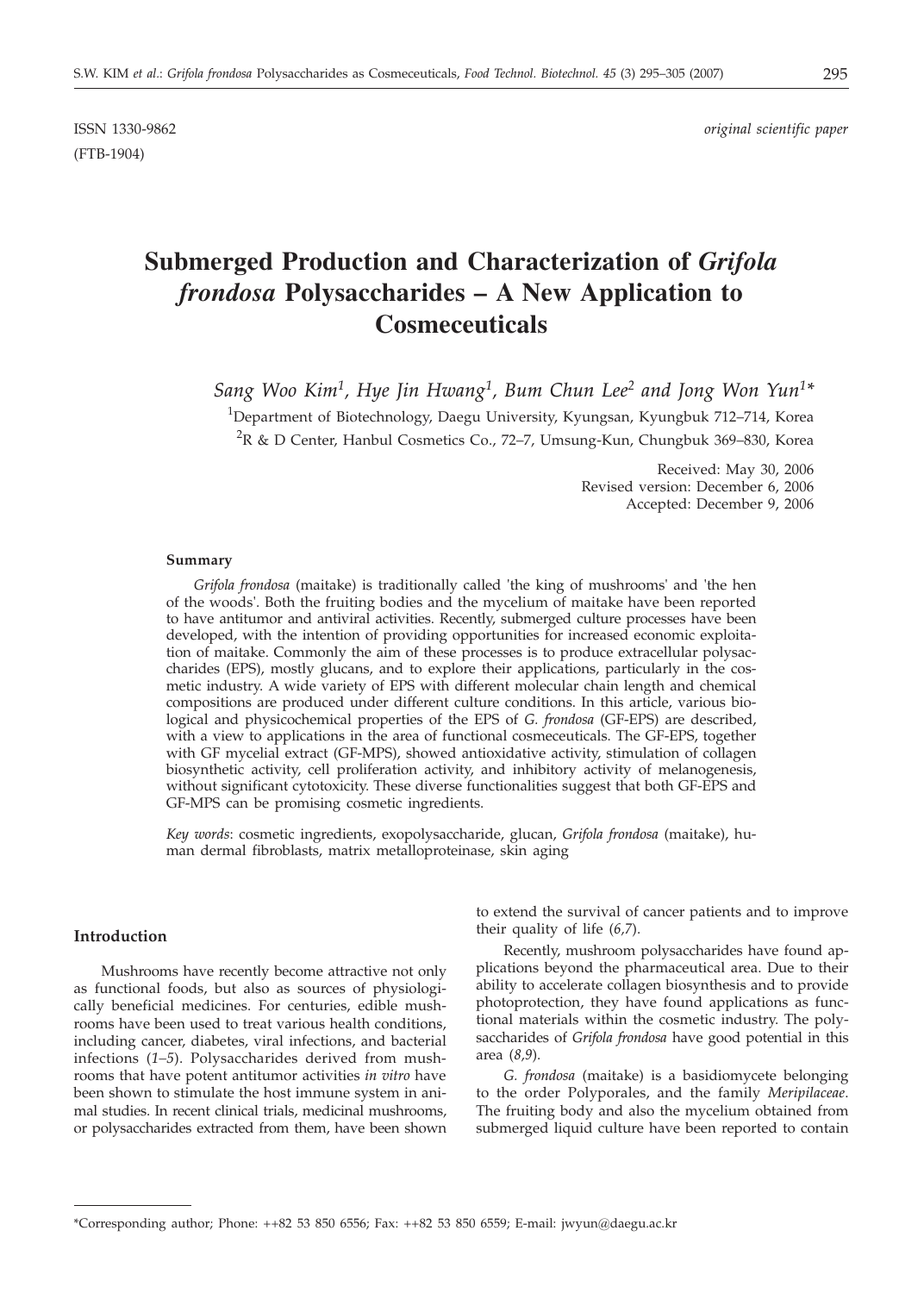useful antitumor polysaccharides (*10–12*). Maitake has been frequently used to treat spleen and stomach ailments, to calm the nerves and the mind, and to treat hemorrhoids. Dry maitake has been used in the production of health foods, including teas, whole powders, powders of hot water extracts, granules, and drinks (*13*).

Many investigators have tried to cultivate mushrooms on solid artificial media for fruiting body formation in order to obtain bioactive polysaccharides (*14–18*). However, this method does not guarantee a standardized product, since the polysaccharide composition varies from batch to batch. As a result, recent attention has been paid to the use of submerged culture of higher fungi for the production of mycelial biomass and bioactive products, particularly extracellular polysaccharides (EPS) (*19–25*).

Although several investigators have reported antitumor activities for different polysaccharide extracts obtained from the fruiting bodies of *G. frondosa*, the biological activities of EPS prepared from submerged cultures of this fungus have received much less attention (*26–33*). Even so, these EPS have been shown to have several physiologically important activities (*9,10*). However, studies have focused mainly on medicinal uses, such as antitumor activity and immunostimulation, while relatively little work has been done to investigate the application of mushroom polysaccharides in cosmetics. There are two main fields of potential application in this area, namely as antioxidants to combat the effects of reactive oxygen species and as stimulators of tissue repair after damage, especially UV damage.

Reactive oxygen species (ROS), such as hydroxyl and superoxide radicals, are produced by sunlight, ultraviolet radiation, chemical reactions and metabolic processes. They have a wide variety of pathological effects on cellular processes (*34*). Superoxide radical is one of the strongest free radicals in cellular oxidation reactions because, once it forms, it further produces various kinds of cell- -damaging free radicals and oxidizing agents (*35,36*). Free radicals are molecules or parts of molecules with unpaired reactive electrons, and can be generated by the metabolic processing of oxygen. They are hostile and damaging to cells and their functions. They can also initiate a chain reaction, with the multiplication of new free radicals. The damage that they cause includes tissue loosening, genetic damage and the promotion of disease and aging (*37*). Free radicals are implicated in many diseases such as heart disease, cancer, arthritis, and the aging process itself. To combat these free radicals the body needs antioxidants (*35*). The antioxidant properties of four specialty mushrooms, including maitake, were studied by Mau *et al*. (*38*). Almost all extracts of the fruiting bodies that they examined showed antioxidant activity; the maitake extract showed about 40 % free radical inhibition activity.

Ultraviolet (UV) irradiation damages human skin and causes premature skin aging (photoaging) through the activation of matrix metalloproteinases (MMPs), which are responsible for the degradation of collagen, gelatin and other components of the extracellular matrix (ECM) (*39*). Several investigators elucidated the influence of UVA irradiation on the stimulation of interstitial collagenase and gelatinase mRNA and their corresponding

proteins in cultured human dermal fibroblasts (HDF) (*40,41*). Some types of polysaccharides have been suggested to play a role during the early stages of healing of a variety of connective tissues, for example in cell proliferation and in the synthesis of matrix components (*42,43*). Hyaluronan (HA) is a representative biomaterial for this use (*44*). The importance of HA has been extensively described for the homeostasis of connective tissues during embryogenesis and aging and its role in tissue repair. Croce *et al*. (*44*) elucidated the effect of exogenous HA on the synthesis of total protein and collagen in HDF. There were strong indications that a relatively high concentration of HA in the extracellular space, such as during development and in the first phases of tissue repair, would partially limit the deposition of the extracellular matrix, and of collagen in particular (*44*). For this reason, HA has been widely used as a cosmetic ingredient for a long time. Other types of polysaccharides have been used as alternative ingredients for enhancing collagen biosynthesis in skin cells (*45,46*). EPS from *G. frondosa* may also have a potential for this application.

In our search for functional cosmetic ingredients from mushrooms, our group has produced several kinds of EPS in submerged culture of *G. frondosa* and investigated their biological activities, including antioxidative and free radical scavenging activities, as well as their ability to stimulate the proliferation of human dermal fibroblasts and also the biosynthesis of collagen in these cells. In this paper, we describe the production, characterization, biological activities, and application of EPS and MPS produced from submerged mycelial culture of *G. frondosa.*

#### **Materials and Methods**

#### *Microorganism and media*

*G. frondosa* HB0071 was maintained on potato dextrose agar (PDA) slants. Unless otherwise specified, slants were incubated at 27 °C for 5 days and then stored at 4 °C. The seed culture was grown in a 250-mL flask containing 50 mL of glucose medium. This medium contained (in g/L): glucose 30, yeast extract 6, polypeptone 2, MgSO<sub>4</sub>·7H<sub>2</sub>O 0.5, K<sub>2</sub>HPO<sub>4</sub> 0.5, and MnSO<sub>4</sub>·5H<sub>2</sub>O 0.2. It was incubated at 27 °C on a rotary shaker at 120 rpm for 5 days.

#### *Submerged mycelial cultures for EPS production*

The other seed cultures were performed in a 500-mL flask containing 100 mL of the media after inoculating with 3 % (by volume) of the seed culture, and then cultivated at 25 °C in a 5-litre stirred-tank bioreactor (KoBio-Tech Co., Incheon, Korea) or in a 5-litre airlift fermentor (Best Korea Co. Ltd., Daejeon, Korea). Fermentations were conducted at 25  $\degree$ C, with an aeration rate of 1.16 vvm, an agitation speed of 166 rpm, a pH of 5.06, and a working volume of 3 L.

#### *Preparation of EPS*

The fermentation broth was centrifuged at 8000  $\times$  *g* for 20 min, and the resulting supernatant was filtered through Whatman filter paper No. 2 (Whatman International Ltd., Maidstone, UK). The filtrate was mixed with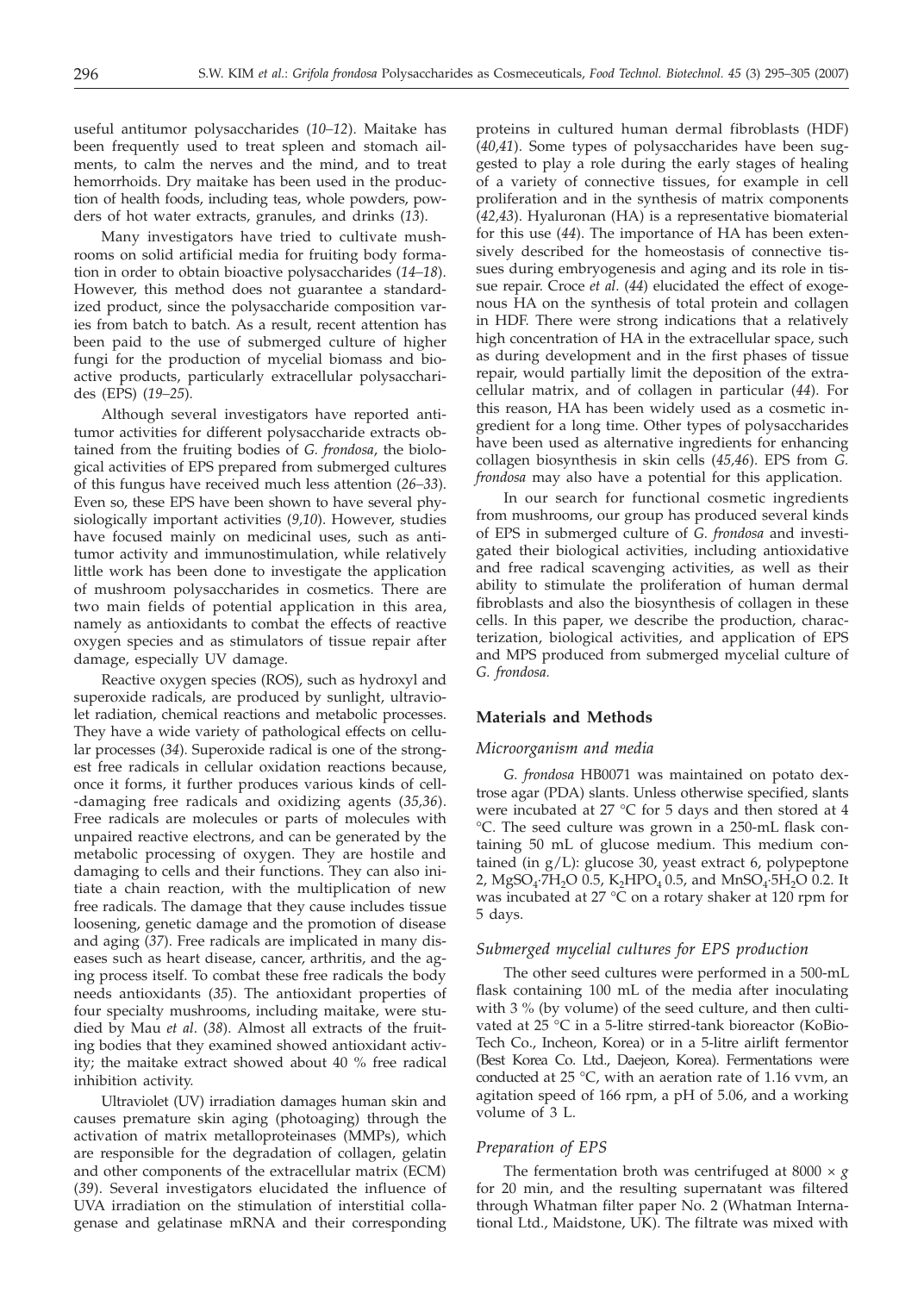four volumes of absolute ethanol, stirred vigorously and left overnight at 4 °C. The precipitated EPS was collected by centrifugation at 8000 × *g* for 10 min. The supernatant was discarded. The residue was reprecipitated with four volumes of ethanol and the precipitate of purified EPS was freeze-dried in a lyophilizer.

#### *Preparation of mycelial polysaccharides*

For isolation of mycelial polysaccharides, mycelial cells were obtained by filtration of culture broths. They were washed 3 times with distilled water then suspended in distilled water. The solutions were heated for 6 h in an autoclave at 121 °C to extract heat-stable mycelial polysaccharides, followed by filtration. The filtrates were then put through a process of ethanol precipitation, dialysis, and then the mycelial polysaccharide preparations were freeze-dried in a lyophilizer.

#### *Estimation of mycelial growth and EPS production*

Mycelial growth was estimated by the dry mass of the mycelium pellets after repeated washing with distilled water and drying overnight at 70 °C to a constant mass. EPS production was estimated by the dry mass of the lyophilized EPS precipitate. To measure the residual glucose, the filtrate was analyzed by high performance liquid chromatography (HPLC) using a Sugar-Pak column (300×6.5 mm, Waters Co., Milford, MA, USA) equipped with an evaporative light-scattering detector (ELSD, Alltech Associates, Deefield, IL, USA).

# *Evaluation of the mycelial morphological and rheological properties*

The morphological properties of the mycelia were evaluated using an image analyzer (WINA Tech Co., Ansan, Korea) with software coupled to a light microscope through a charged coupled device (CCD) camera (Toshiba Co., Japan). The samples were fixed with an equal volume of fixative (prepared by mixing 13 mL of 40 % formaldehyde and 5 mL of glacial acetic acid into 200 mL of 50 % ethanol). Each fixed sample (0.1 mL) was transferred to a slide, air dried and stained with methylene blue (0.3 g of methylene blue, 30 mL of 95 % ethanol in 100 mL of water) (*47*). Rheological measurements using Brookfield programmable LVDVII+ digital viscometer (Brookfield Engineering Laboratories Inc., Stoughton, MA, USA) fitted with a small sample adapter were also performed on samples collected from the bioreactor at regular intervals.

#### *EPS analysis of carbohydrates and amino acids*

The total sugar content of EPS was determined by the phenol-sulphuric acid method using glucose as the standard (*48*). The sugar composition was analyzed by HPLC (Waters 2695 Separations Module, Waters Co., Milford, MA, USA) with a Sugar-Pak 1 column and an ELSD detector. The total protein was determined by the Lowry method with bovine serum albumin as the standard (*49*). The composition of amino acids was determined by HPLC with an AccQ·Tag Amino Acid Analysis column (150×3.9 mm, Waters Co., Milford, MA, USA) and a photoarray detector (996, Waters Co., Milford, MA, USA).

#### *EPS molecular mass determination*

The molecular mass of EPS was estimated on the basis of the calibration curve made by the HPLC system with a Shodex OHpak KB-804 column (300×0.8 mm, Showa Denko K.K., Tokyo, Japan) using distilled water as a mobile phase (column temperature 50 °C; flow rate 0.8 mL/min; injection volume 20  $\mu$ L). The eluate was monitored by an ELSD detector. The column was standardized with dextrans of diverse molecular masses (Polymer Standards Service Inc., Silver Spring, MD, USA).

#### *Superoxide dismutase (SOD) activity*

Superoxide dismutase (SOD) activity was measured using the xanthine–xanthine oxidase system as a source of superoxide and nitroblue tetrazolium (NBT) as a scavenger for this radical. One unit of SOD activity was defined as the amount of enzyme causing 50 % inhibition of the initial rate of reduction of NBT. SOD activity was determined as described by Beauchamp and Fridovich (*50*) by measuring percent inhibition of NBT reduced by SOD. A volume of 1 mL of 0.3 mM xanthine, 500  $\mu$ L of 0.6 mM EDTA, 500  $\mu$ L of 0.15 mM NBT and 100  $\mu$ L of polysaccharides were mixed on the plate. After adding xanthine oxidase, the formazan produced was measured spectrophotometrically at 560 nm. The plates were incubated for 20 min at 37 °C. Experiments were performed in triplicate.

## *Culture of human dermal fibroblasts (HDF)*

HDF, isolated from human neonatal foreskin, were purchased from Modern Tissue Technologies Inc. (Seoul, Korea). They were cultured on Dulbecco's modified Eagle's medium/Ham's F-12 nutrient mixture (DMEM/ F-12; 3:1 by volume, Sigma) at 37  $^{\circ}$ C in a humidified atmosphere containing  $5\%$  CO<sub>2</sub>, 10 % fetal bovine serum (FBS), penicillin (100 IU/mL), and streptomycin (100  $\mu$ g/mL). Fibroblast cultures were subcultured by trypsinization and used between the sixth and tenth passages.

## *UVA irradiation*

HDF  $(1.5\times10^{5}/\text{well})$  were seeded into 35-mm diameter plates (CORNING®, Corning Inc., NY, USA) and cultured overnight. Prior to irradiation, when cells were 70–80 % confluent, they were washed twice with phosphate buffered saline (PBS, HyClone Laboratories, Logan, UT, USA). A UVA simulator (Jhonsam Inc., Seoul, Korea), filtered for the emission of UVA (320–400 nm), was used at a tube-to-target distance of 15 cm. The dose of UVA radiation, determined with a UV radiometer (International Light Inc., Newburyport, MA, USA) was set at  $6.3$  J/cm<sup>2</sup>. After irradiation, fresh serum-free media containing EPS at different concentrations were added to cells at 37 °C for 24 h.

#### *Measurement of free radical scavenging activity*

HDF were cultured on Dulbecco's modified Eagle's medium (DMEM) containing 10 % fetal bovine serum (FBS), penicillin (100 IU/mL), and streptomycin (100  $\mu$ g/mL), and then  $2\times10^5$  cells were added to each well of a 24-well microtiter plate. The cells were maintained in a humidified atmosphere of 5 %  $CO<sub>2</sub>$  and 95 % air, at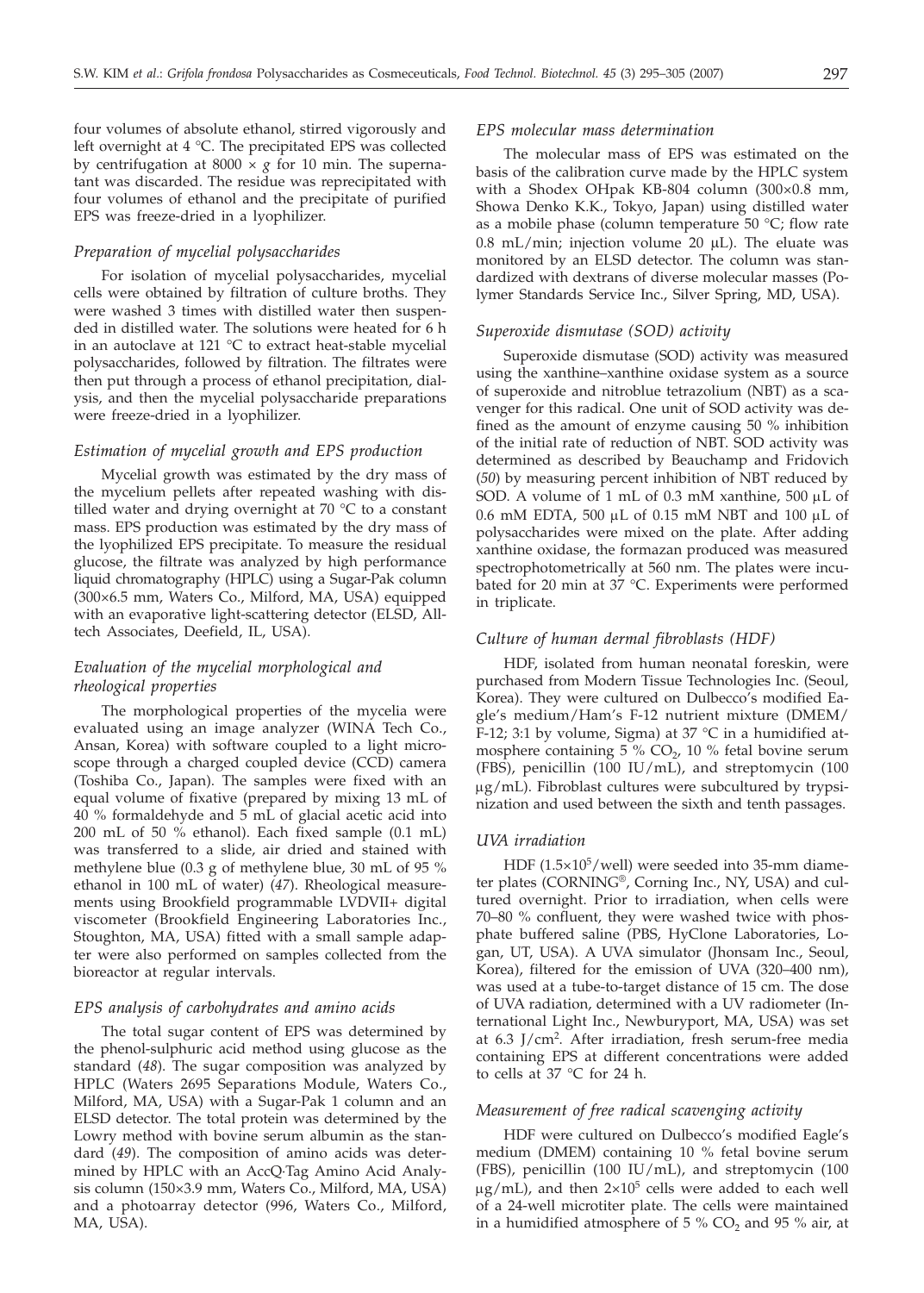37 °C. Analyses of confluent fibroblast cultures were carried out at 6–10 passages of subcultivation. The cultured fibroblast cells were treated with 0.5 % polysaccharides for 1 h before UV irradiation. Immediately before UVA irradiation, the medium was replaced by phosphate buffered saline (PBS). The UVA irradiation dose was 360 mJ/cm2. A non-fluorescent compound, 2',7'-dichlorodihydrofluorescein diacetate (DCF-DA), was able to react with free radical compounds, especially with hydrogen and to generate a fluorescent product. Cells were loaded with  $5 \mu M$  DCF and 2 % Pluronic F-127 in HCSS solution (120 mM NaCl, 5 mM KCl, 1.6 mM  $MgCl<sub>2</sub>$ , 2.3 mM CaCl<sub>2</sub>, 15 mM glucose, 20 mM HEPES and 10 mM NaOH), incubated for 20 min at 37 °C and then washed three times with HCSS solution. The fluorescence signal of DCF ( $\lambda_{\text{ex}}$ =490 nm;  $\lambda_{\text{em}}$ =510 nm), the oxidation product of DCF-DA by free radicals, was then analyzed by flow cytometry (Becton Dickinson, NJ, USA) (*51*). Experiments were performed in triplicate.

#### *Activity on the proliferation of fibroblasts*

Mouse fibroblasts NIH 3T3 were cultured on DMEM containing 10 % FBS and then  $2\times10^5$  cells were added to each well of a 24-well microtiter plate. After addition of 10 % (by mass per volume) of polysaccharide solution into each well, the 24-well plate was maintained at 37  $\degree$ C in a CO<sub>2</sub> incubator for 2 days. After the cultivation was completed and DMEM removed, 60  $\mu$ L of 0.5 % MTT (3-[4,5-dimethylthiazol-2-yl]-2,5-diphenyl tetrazolium bromide) and  $500 \mu L$  of fresh DMEM were added to each well. The plate was maintained in a  $CO<sub>2</sub>$  incubator for 2 h to allow formazan formation. The quantity of formazan produced can be regarded as an indicator of cell density or viability. After dissolving the formazan in dimethyl sulfoxide (DMSO), the absorbance at 565 nm was measured with a microplate reader (Multiskan Ex, Thermo Electron Co., Finland). The proliferation of fibroblasts was evaluated by comparing the absorbance with that of the untreated control.

## *Activity on collagen biosynthesis*

Collagen from fibroblasts was quantified by the Sirius Red method (*52*). Human dermal primary fibroblast p16 was seeded in 1-mL aliquots, in DMEM containing 10 % FBS, to give a density of  $1\times10^5$  cells per well in a 24-well plate. After a 24-hour incubation at 37  $^{\circ}$ C, the medium was replaced with 1 mL of DMEM containing 10 % (by mass per volume) of polysaccharide solution. After 48 h, the cell culture supernatant and the cell extracts obtained by rapid freezing and thawing were dried onto the plate. The plates were incubated at 37 °C overnight (humidified) and then kept for 24 h at 37 °C. Each well was filled with 1 mL of 0.1 % (by mass per volume) Sirius Red F3BA in saturated picric acid and the samples were stained for 1 h at room temperature. The plate was washed five times with 2 mL of 10 mM HCl, each wash lasting 10 s. The collagen-bound stain was then extracted with 2 mL of 0.1 M NaOH for 5 min. Absorbance was then read at 565 nm in a microplate reader. Experiments were performed in triplicate.

#### *RNA isolation and RT-PCR*

RNA was extracted using an RNeasy Mini Kit (Qiagen, Maryland, USA) according to the supplier's instructions. First, a reverse-transcriptase polymerase chain reaction (RT-PCR) was performed to synthesize cDNA using an Omniscript RT Kit (Qiagen, Hilden, Germany) according to the manufacturer's instructions. PCR was then performed with each cDNA of the matrix metalloproteinase 1 (MMP-1),  $\beta$ -actin fragments, primers, and Taq DNA polymerase. The primers used were as follows:

## MMP-1

| 5'-AAAGGGAATAAGTACTGGGC-3' (sense)       |
|------------------------------------------|
| 5'-AATTCCAGGAAAGTCATGTG-3' (anti-sense)  |
| $\beta$ -actin                           |
| 5'-ATGCAGAAGGAGATCACTGC-3' (sense)       |
| 5'-CTGCGCAAGTTAGGTTTTGT-3' (anti-sense). |

The primer sets yielded PCR products of 237 and 248 bp for MMP-1 and  $\beta$ -actin, respectively. Reactions were carried out in an automatic heat-block DNA thermal cycler (ASTEC PC801, ASTEC Inc, Tokyo, Japan) for 25 cycles: denaturation for 30 s at 94 °C; annealing for 30 s at 50 °C; extension for 60 s at 72 °C. PCR products were electrophoresed on a 1.5 % agarose gel in TAE (40 mM Tris acetate, 1 mM EDTA) and visualized by ethidium bromide staining. The level of expression of each mRNA gene was expressed as the ratio of the intensity of each gene PCR product to the corresponding  $\beta$ -actin PCR product (this being used as a reference molecule for measuring mRNA stability) and normalized to the control sample.

#### *Cytotoxicity assay*

The cell viability was determined by the modified method of Mosmann (*53*) using the MTT (3-[4,5-dimethylthiazol-2-yl]-2,5-diphenyltetrazolium bromide) assay, which involves the formation of a dark blue formazan product by mitochondrial dehydrogenase. HDF were cultured on DMEM/F-12 containing 10 % (by volume) FBS and then  $2\times10^4$  cells were added to each well of a 96--well microtiter plate. After addition of EPS at different concentrations into the different wells, the 96-well plate was maintained at 37  $\degree$ C for 24 h in a CO<sub>2</sub> incubator. After cultivation was completed and DMEM/F-12 removed, 12 µL of 0.5 % MTT and 100 µL of fresh DMEM were added to each well. The plate was placed in the  $CO<sub>2</sub>$  incubator for 4 h to allow formazan formation. The quantity of formazan produced can be regarded as an indicator of cell density or viability. After dissolving formazan in 100 µL of acid-isopropanol (0.04 M HCl in isopropanol), the absorbance at 570 nm was measured with a microplate reader (Model ELX 800, BIO-TEK Inc., Winooski, VT, USA). The results obtained were calculated from three sets of experiments and are presented as a percentage of control values.

## *Enzyme-linked immunosorbent assay (ELISA)*

The expression level of MMP-1 was assayed by an enzyme-linked immunosorbent assay (ELISA). HDF  $(2\times10^4$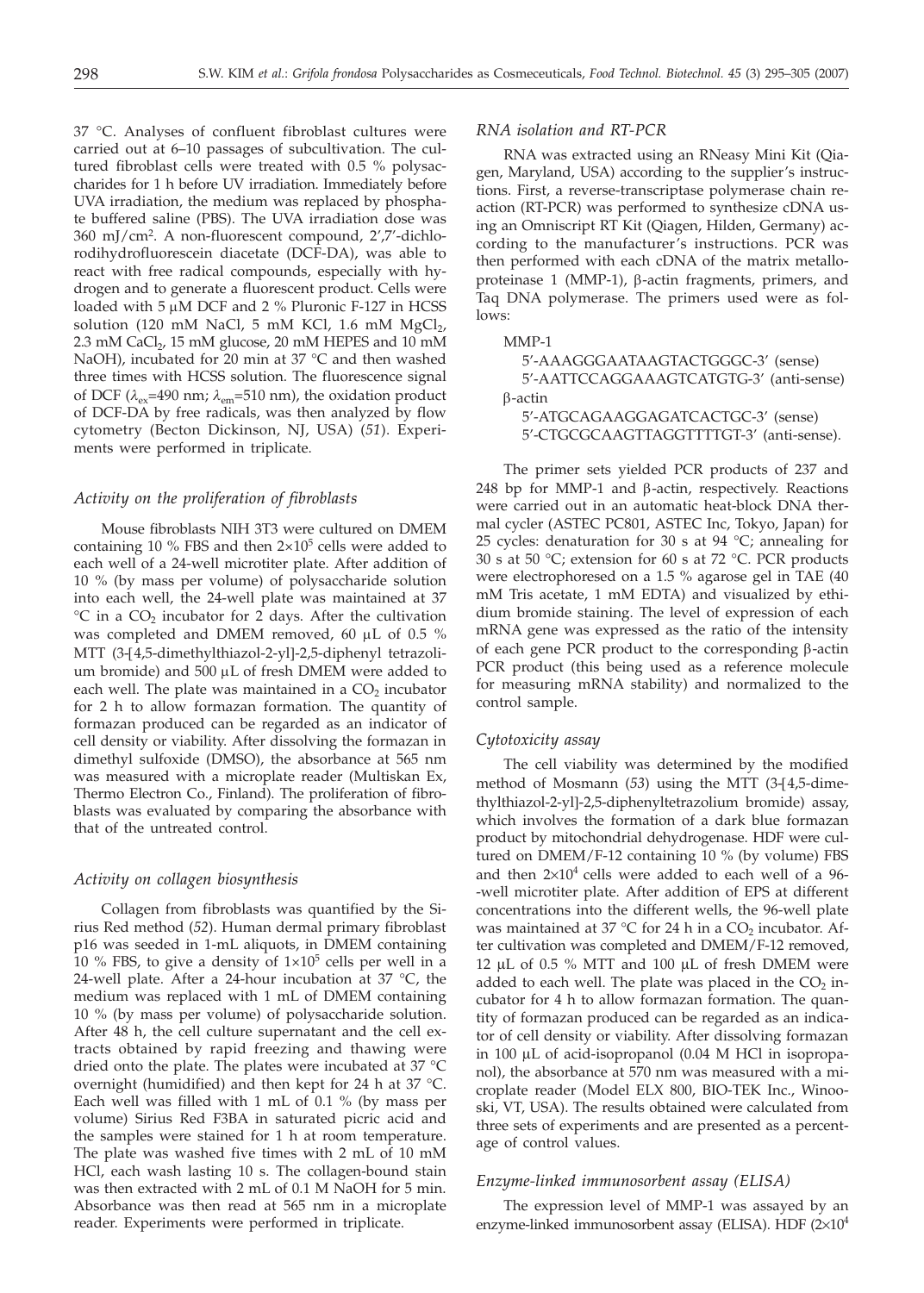cells/well) were seeded into 48-well plates and cultured overnight. The culture media were replaced with DMEM/ F-12 containing EPS at different concentrations. After 24-hour incubation, samples of the supernatants were transferred into a 96-well plate and a volume of coating buffer (Na<sub>2</sub>CO<sub>3</sub> 1.59 %, NaHCO<sub>3</sub> 2.93 %, NaN<sub>3</sub> 0.20 %, MgCl<sub>2</sub> 1.02 %, pH=9.6) equal to the sample volume was added to each well. Plates were incubated for 24 h. The supernatants were removed and the coated well was washed three times with PBS containing 0.05 % Tween 20 (PBST) followed by blocking with 3 % bovine serum albumin in PBS for 1 h at 37 °C. After washing three times with PBST, 50 µL of 1/1000 diluted primary antibody (Ab), Ab-5 in PBST, were added into each well and incubated for 60 min. After washing the wells with PBST three times, 50 µL of 1/1000 diluted secondary Ab, anti-mouse IgG conjugated with alkaline phosphatase in PBST, were added and incubated for 60 min. After washing five times with PBST, 100 µL of 1mg/mL of *p*NPP (*p*-nitrophenylphosphate) in a diethanolamine buffer were added. The absorbance was measured at 405 nm after 30 min. Finally, cytotoxicity of the supplemented chemicals was measured by the MTT assay.

#### *Inhibitory effect on melanin biosynthesis*

First, the inhibitory effect of GF-glucans on melanin biosynthesis was investigated by measuring the inhibition of tyrosinase (a key enzyme in melanin biosynthesis) activity, as outlined by Kageyama *et al.* (*54*). Second, the melanin content was determined using a combined method outlined by Oka *et al.* (*55*) and Kageyama *et al.* (*54*). Mouse B16 melanoma cells were cultured in Eagle's minimal essential medium containing 10 % FBS, 100 U/mL of penicillin, 100  $\mu$ g/mL of streptomycin, and 250 ng/mL of fungizone in a humidified atmosphere containing 5 %  $CO<sub>2</sub>$  at 37 °C. The cells from a subconfluent monolayer in a 10-cm culture dish were solubilized in  $150 \mu L$  of  $1$ M NaOH, incubated at 80 °C for 2 h, and vortexed to solubilize the melanin. The absorbance of the solution was measured at 400 nm and was compared with a standard curve obtained using known concentrations of synthetic melanin (Sigma). The melanin content was expressed as  $\mu$ g/mg of protein.

#### *Statistical analysis*

All experiments were performed in triplicate. Data are presented as mean  $\pm$  standard error (SE). Experimental results were analyzed statistically using Student's t-test (SigmaPlot 2000). P values less than 0.05 were considered to be statistically significant.

#### **Results and Discussion**

## *Submerged culture of Grifola frondosa*

The fruiting body, mycelial formation on an agar plate, and typical mycelial morphology of *G. frondosa* in a stirred-tank bioreactor are presented in Fig. 1. One of the advantages of mycelial culture of *G. frondosa* is that it takes only 3.5 days to reach maximum mycelial biomass (24.8  $g/L$ ) and EPS production (7.2  $g/L$ ) in a stirred-tank bioreactor (Fig. 2). Note that many other macrofungi require up to 10 days to reach maximum mycelial biomass and EPS concentrations when grown in submerged cultures (*56,57*). *G. frondosa* therefore offers the potential for higher productivities of EPS in submerged culture. The optimum culture conditions for both mycelial biomass and EPS are presented in Table 1.

We investigated the growth and EPS production by *G. frondosa* in an airlift bioreactor since this type of bioreactor is often better for mycelial growth than stirred tank bioreactors, due to lower shear forces. However, the maximum concentrations of mycelial biomass  $(10 g/L)$ and EPS  $(4.53 \text{ g/L})$  obtained in the airlift bioreactor were lower than those in the stirred-tank bioreactor. It is probable that the stirred-tank bioreactor not only provided better mixing, but also promoted the formation of the desired morphology. Even when growth conditions are quite similar, the mycelium grows as feather-like mycelial clumps in the stirred tank bioreactor and as compact pellets in the airlift bioreactor (*27*).

In fact, our previous study of the morphology of growth in stirred tank bioreactors showed that *G. frondosa* mainly forms pellets with high hairiness, with pellet size increasing rapidly from the beginning of the fermentation and reaching a maximum value at day 4, which corresponded to the time of maximum biomass and EPS concentrations (*27*). After this period, the core region became denser and larger, due to a lack of nutri-



**Fig. 1.** Fruiting body (a), mycelial growth (b) on PDA medium (at day 3), and mycelial pellet growth (c) in a stirred-tank bioreactor (at day 6) of *Grifola frondosa* HB0071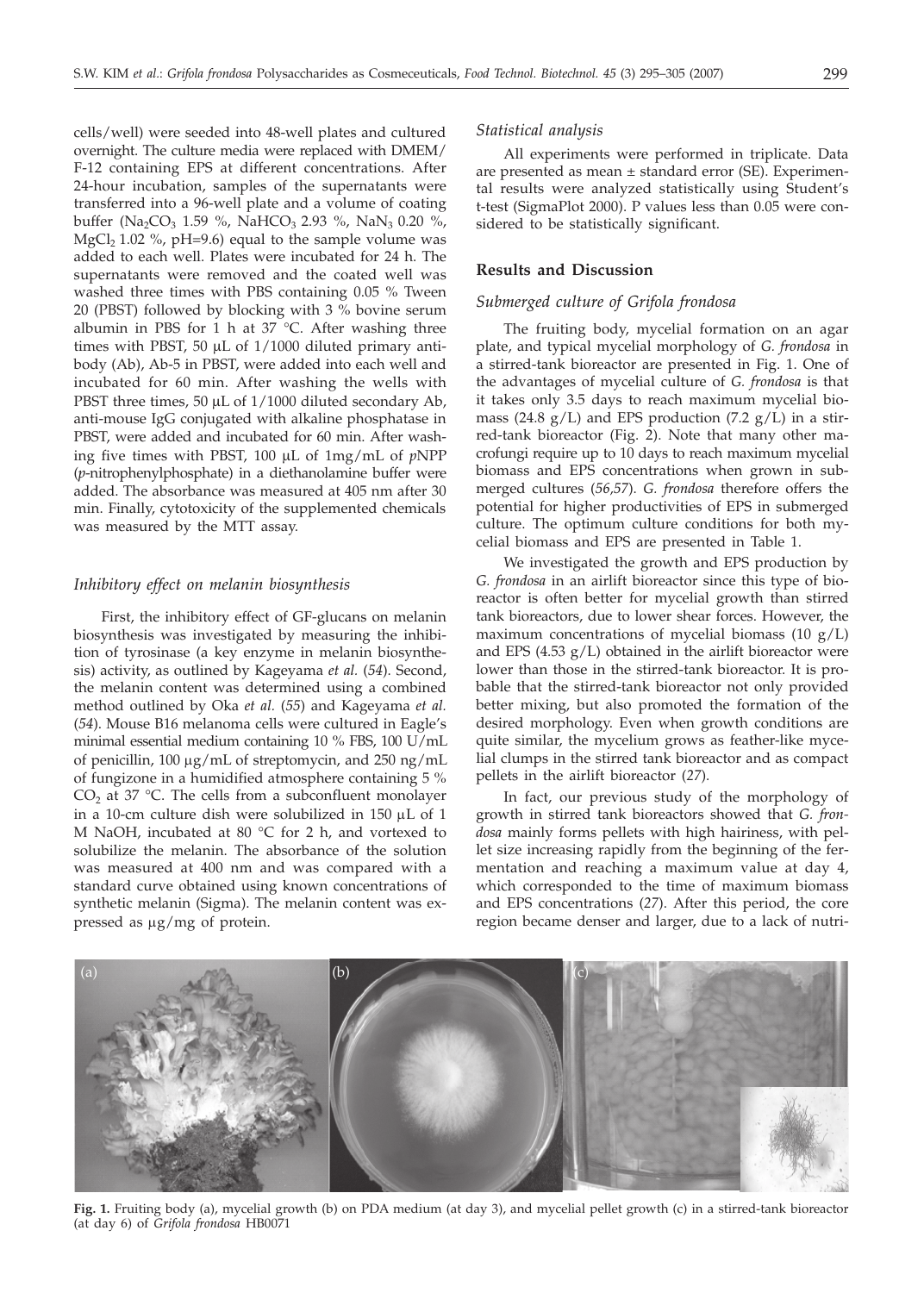

**Fig. 2.** Typical time profiles of mycelial biomass and exopolysaccharide production in submerged culture of *Grifola frondosa* in a 5-litre stirred-tank bioreactor, under optimized conditions (controlled pH=5.06, aeration volume 1.16 vvm, agitation speed 166 rpm)

Table 1. Optimum culture conditions of *Grifola frondosa* for the production of mycelial biomass and EPS

| Items               | Condition                      |
|---------------------|--------------------------------|
| Carbon source       | Glucose, $30 g/L$              |
| Nitrogen source     | Yeast extract, 6 $g/L$         |
| Inoculum size       | $3\%$ (by volume)              |
| pH and temperature  | pH=5.06 <sup>*</sup> and 25 °C |
| Aeration rate       | $1.16$ vv $m^*$                |
| Agitation intensity | $166$ rpm                      |

\*Conditions optimized by self-directing optimization method

ent and oxygen supply. Later, the larger pellets broke into several smaller pellets, but without significant hyphal fragmentation, since there was no significant increase in the concentration of free mycelia. The culture pH, aeration rate, and hydrodynamic behavior affected the growth morphology and the changes during the culture: compact pellets were formed under low aeration, whereas freely suspended mycelial growth was obtained under high aeration. Maximum mycelial biomass and polysaccharide levels were achieved when the biomass grew as loose mycelial clumps with high hairiness.

Our observations about the morphology of growth in our previous study prompted us to investigate the rheology of the EPS in the present work. Fig. 3 shows that an aqueous solution of GF-glucan demonstrated a pseudoplastic flow behavior, and the viscosity of GF-EPS was similar to mannans and higher than hyaluronic acid.

#### *Characterization of GF polysaccharides*

Five polysaccharide preparations were characterized, namely a mycelial extract (GF-MPS) and the top and bottom fractions of filtrate precipitates obtained after the



**Fig. 3.** Viscosity (a) and shear rate versus shear stress (b) of the GF-EPS solution

submerged culture of *G. frondosa* in two different media (glucose medium and PMP medium, the latter consisting of potato dextrose broth 24  $g/L$ , malt extract 10  $g/L$ , and peptone 1  $g/L$ ). The EPS preparations had diverse molecular masses, ranging from 470 to 1650 kDa, and their individual biological activities were different (*8*). These EPS preparations contained 66–94 % polysaccharide and 6–34 % protein. The protein moiety of the GF- -EPS contained 16 kinds of amino acids, the main ones being threonine, alanine, valine and glutamine; the carbohydrate moiety contained four sugars, the main ones being glucose and galactose.

#### *Cytotoxicity of GF polysaccharides*

Cytotoxicity was evaluated by measuring the mitochondrial dehydrogenase activity in cells. This assay is based on the active transport of MTT (a tetrazolium salt) into the cell, which is then reduced to a formazan byproduct by mitochondrial dehydrogenases (*53*). This test was used to investigate the effect of different doses of EPS on the viability of human dermal fibroblasts. Cells were incubated with EPS concentrations of 1–4 % for 24 h. In all groups, the EPS did not significantly affect cell viability nor did it cause morphological changes (Fig. 4). In fact, the cell viabilities were higher after the treatments with either GF-EPS or GF-MPS than they were with β-glucan and sodium hyaluronate, compounds that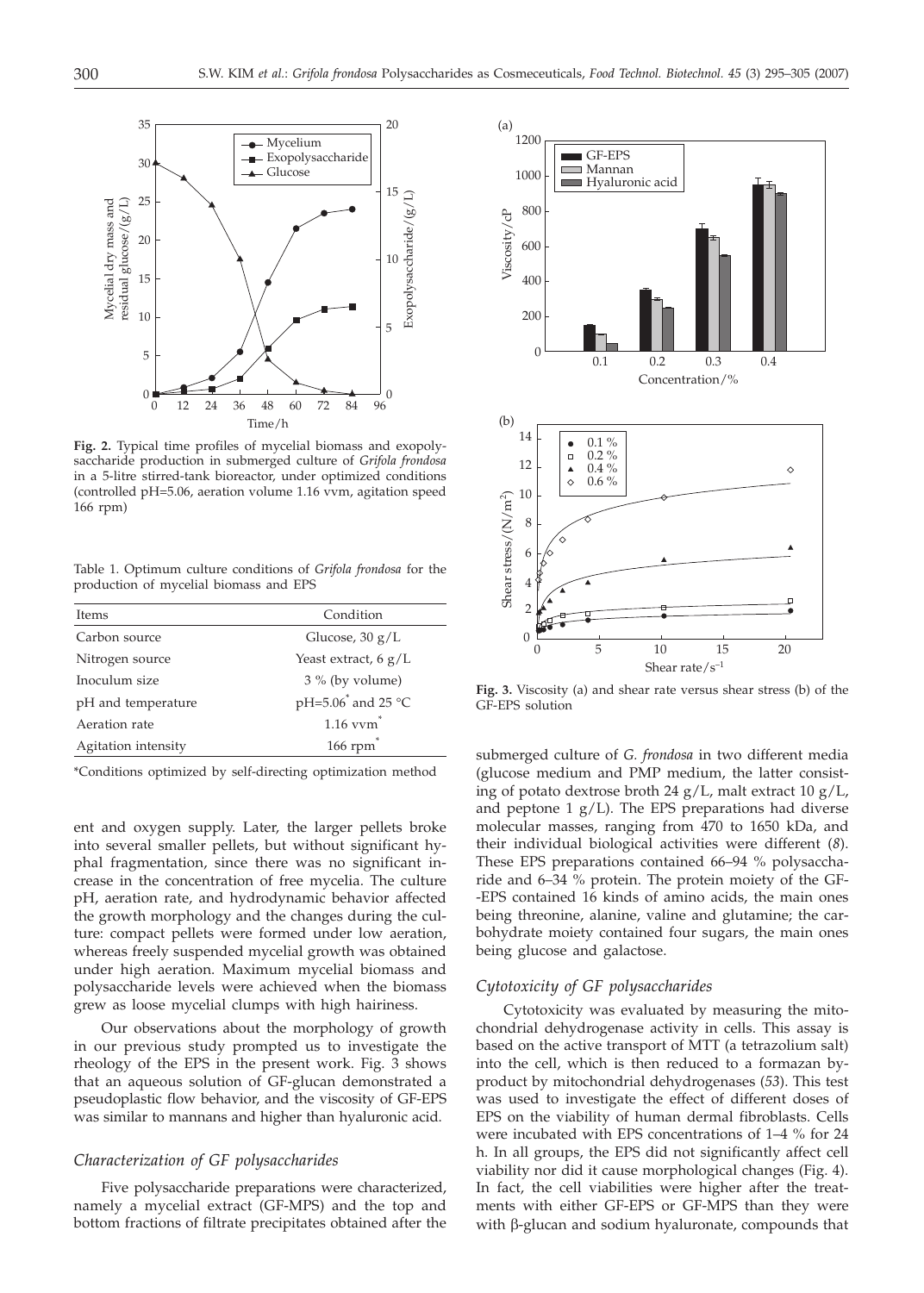

**Fig. 4.** The cytotoxicity of GF-EPS and GF-MPS produced by submerged culture of *G. frondosa* HB0071 with reference to yeast b-glucan and sodium hyaluronate. The cell viability is expressed as a percentage of viable cells in comparison with the viable cells in the reference compounds. The cytotoxicity is significant ( $p<0.05$ ) and the values are mean  $\pm$  S.E.

have been widely used as cosmeceuticals. Therefore, within the dosage range tested, human dermal fibroblasts treated with EPS did not exhibit any cytotoxicity.

#### *Antioxidant activity of GF polysaccharides*

The antioxidant activities of the GF-EPS and GF-MPS were investigated by measuring the superoxide scavenging activity. As shown in Fig. 5, both GF-EPS and GF- -MPS had high antioxidant activity, in a dose-dependent manner. The GF-MPS showed higher activity (89 % at 0.2 %) than that of GF-EPS (50 % at 0.2 %). However,



**Fig. 5.** Superoxide radical scavenging activity of GF-EPS and GF-MPS produced by submerged culture of *G. frondosa* HB0071*.* EGCG was used as a positive control. The activity is expressed as a percentage increase in comparison with that of control. The activity is significant ( $p<0.05$ ) and the values are mean  $\pm$  S.E.

this activity was lower than (-)-epigallocatechin-3-gallate (EGCG), a main component of green tea extract (89 % at 0.001 %). Antioxidative activity of mushroom polysaccharides has been found in other species (*58–61*).

# *Free radical scavenging activity of GF polysaccharides after UV irradiation*

At a concentration of 0.2 % (by mass per volume), both GF-EPS and GF-MPS decreased free radical levels (formed after UV irradiation) by approximately 20 % (Fig. 6). However, this is a relatively low free radical scavenging activity when compared to the activities of green-tea extract and vitamin C, which are potent free radical scavengers (*8*). Liu *et al*. (*62*) studied the free radical scavenging activity of various mushroom polysaccharides of diverse forms (*e.g.* mycelium extract, fruiting body extract, and culture filtrate). Five mushroom polysaccharide extracts and a protein-bound polysaccharide exhibited significant superoxide and hydroxyl radical scavenging activities. Kim and Kim (*63*) reported that a hot- -water extract of the fruiting body of *Ganoderma lucidum* provided radioprotection and antioxidant defense against oxygen radical-mediated damage after metal-catalyzed Fenton reactions and UV irradiation. In fact, a water-soluble polysaccharide, isolated from the fruiting body of *G. lucidum*, was as effective as the hot-water extract in protecting against hydroxyl radical-induced DNA strand breaks, indicating that the polysaccharide compound is associated with the protective properties (*63*).



**Fig. 6.** Free radical scavenging by GF-EPS and GF-MPS in the UV irradiated human fibroblast. The activity is significant  $(p<0.05)$  and the values are mean  $\pm$  S.E.

## *Effect of GF polysaccharides on UVA-mediated MMP-1 expression*

In the present study, in order to estimate the effect of EPS on matrix metalloproteinase 1 (MMP-1) expression in UVA-irradiated HDF (6.3 J/cm<sup>2</sup>), the ELISA method was used to quantify MMP-1 in the culture medium of HDF. The treatment of UVA-irradiated HDF with both GF-EPS and GF-MPS, both at concentrations of 0.2 % (by mass per volume), decreased the expression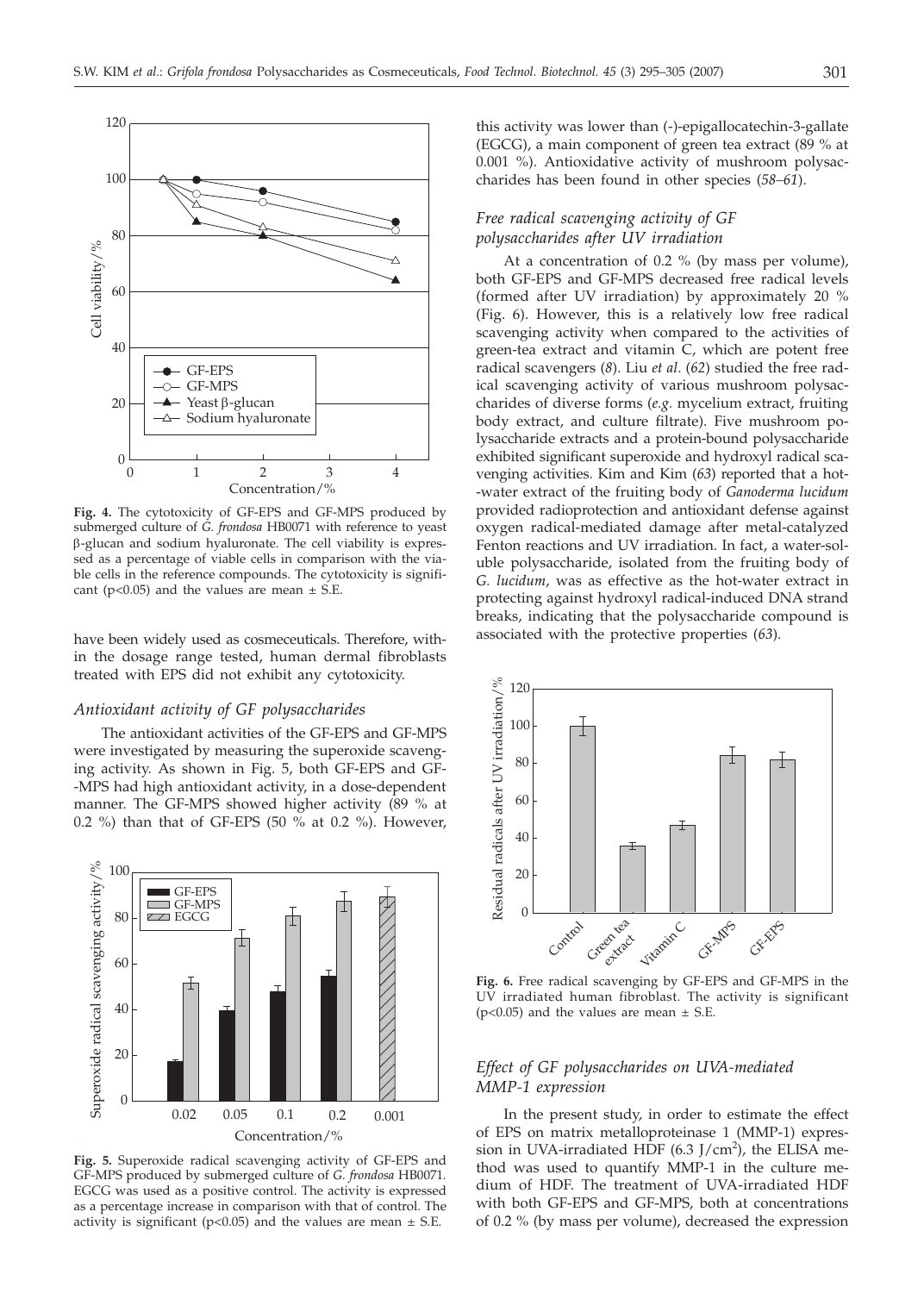of MMP-1 by 20 and 40 %, respectively (Fig. 7). Surprisingly, the inhibitory effect at an EPS concentration of 100 µg/mL was significantly higher than that of *trans*-retinoic acid (*t*RA), which is widely known as an inhibitor



**Fig. 7.** MMP-1 (collagenase) inhibitory activity of GF-EPS and GF-MPS produced by submerged culture of *G. frondosa* HB0071*.* Yeast  $\beta$ -glucan and 1,10-phenanthroline were used as positive controls. The activity is expressed as a percentage increase in comparison with that of control. The activity is significant (p<0.05) and the values are mean  $\pm$  S.E.

of UVA-induced MMPs (*9*). Fisher *et al.* (*64*) reported that *t*RA, applied to human skin, inhibits subsequent activation of activator protein (AP)1, a step that is essential for transcription of MMPs, and the induction of MMPs by UVA irradiation. Several investigators have reported that microbial glucan stimulated macrophage release of wound growth factors, which modulated fibroblast collagen biosynthesis (*65,66*). Recently, Kougias *et al*. (*67*) have reported the presence of at least two glucan binding sites on normal human fibroblasts.

# *Effect of GF polysaccharides on cell proliferation activity*

The capability of GF-EPS and GF-MPS to stimulate proliferation of skin cells was investigated at concentrations of 0.05–0.2 % (by mass per volume). As shown in Fig. 8, both GF-EPS and GF-MPS stimulated the proliferation of fibroblasts by approximately 21–25 %, in a dose- -dependent manner. Their activities were higher than that of β-glucan, but lower than that of epidermal growth factor (EGF). Other useful materials, such as biscoclaurine alkaloid cepharanthine and sodium lauryl sulfate (SLS), have been reported for fibroblast proliferation (*68–70*).

## *Collagen biosynthesis stimulating activity of GF polysaccharides*

In the present study, the treatment of fibroblasts with GF-MPS, at a concentration of 0.2 % (by mass per volume), stimulated an increase of 53 % in the biosynthesis of collagen, while GF-EPS and yeast β–glucan caused lower stimulation levels (Fig. 9). Fig. 10 shows the effect of GF-EPS on the expression of type I collagen mRNA in human dermal fibroblasts. Fibroblasts were cultured with different doses of GF-EPS for 12 h and their expression



**Fig. 8.** The stimulation of cell proliferation by GF-EPS and GF- -MPS produced by submerged culture of *G. frondosa* HB0071. Yeast  $\beta$ -glucan and EGF (epidermal growth factor) were used as positive controls



**Fig. 9.** The stimulation of type I collagen biosynthesis with GF- -EPS and GF-MPS produced by submerged culture of *G. fron*dosa HB0071. Yeast β-glucan and L-ascorbic acid were used as positive controls. The activity is significant (p<0.05) and the values are mean ± S.E.



**Fig. 10.** Effect of GF-EPS on the expression of type I collagen mRNA in human dermal fibroblast. Fibroblasts were cultured with varying doses of GF-EPS for 12 h and compared with the control. Total RNA extracted from human dermal fibroblast was analyzed by RT-PCR. 1) Control, 2) 200  $\mu$ M ascorbic acid, 3) 0.2 % GF-EPS, 4) 0.1 % GF-EPS, 5) 0.05 % GF-EPS

levels were compared with the control. GF-EPS treatment of cells led to increased mRNA levels, although the levels were lower than those in cells treated with ascorbic acid.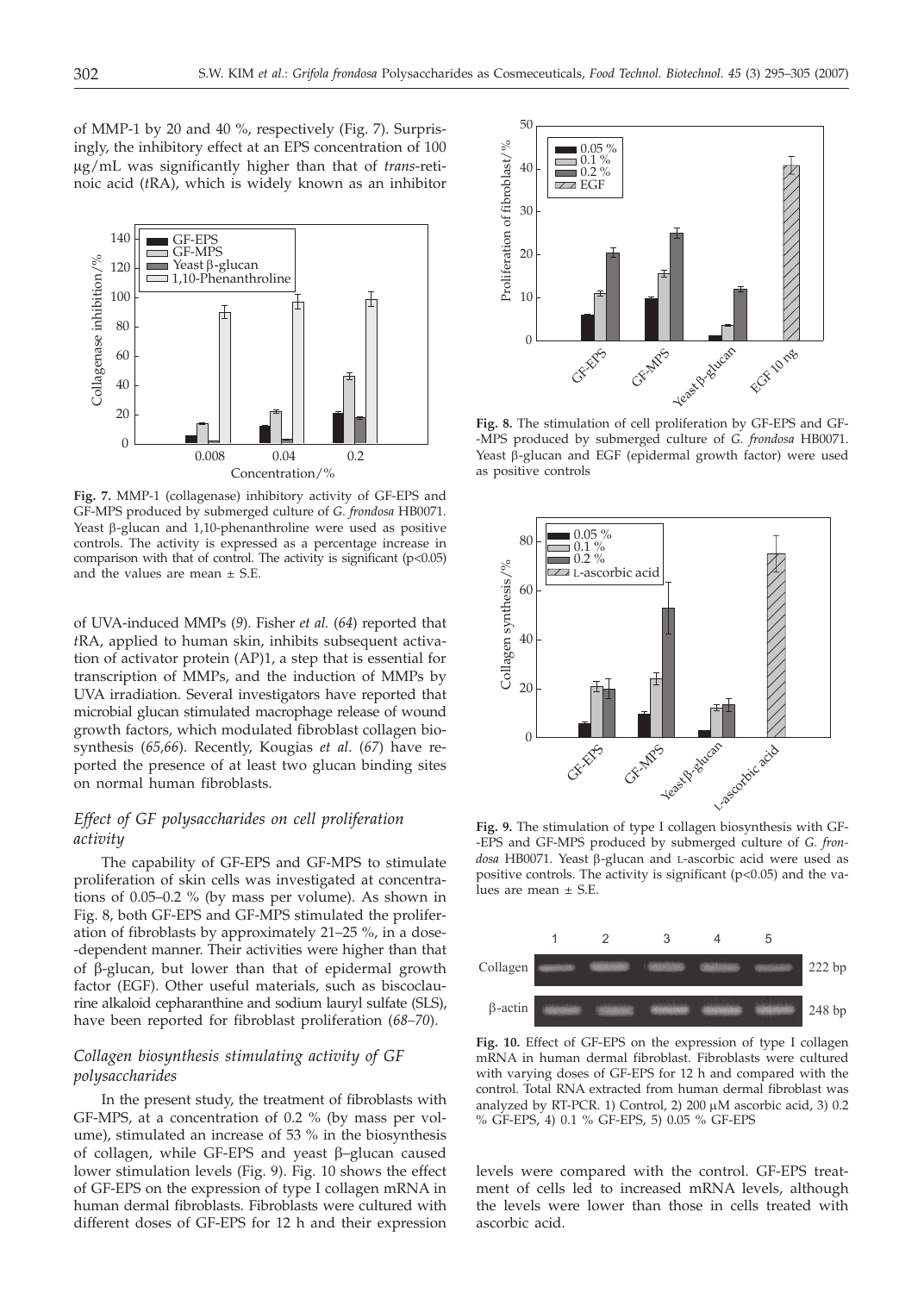# *Inhibitory effect of GF polysaccharides on melanin biosynthesis*

Tyrosinase controls the first and the rate-limiting step of melanogenesis, and is therefore the key enzyme of this cascade. Consequently, it is the target of different effectors that regulate melanin synthesis. In this study, GF- -MPS inhibited the tyrosinase activity by 30 % at a concentration of 0.04 %, whereas GF-EPS showed no significant effect. The positive control, kojic acid, caused 50 % inhibition at a concentration of 0.04 % and the effect was dose-dependent (Fig. 11). Treatment of B16 mouse melanoma cells with GF-EPS and GF-MPS resulted in the inhibition of melanogenesis by 25 and 17 %, respectively (Fig. 12). These results imply that the inhibitory effect of GF-EPS on melanogenesis does not result from a direct inhibition of tyrosinase activity but rather from a more



**Fig. 11.** Tyrosinase inhibitory activity of GF-EPS and GF-MPS produced by submerged culture of *G. frondosa* HB0071*.* Yeast b-glucan and kojic acid were used as positive controls. The activity is expressed as a percentage inhibition in comparison with that caused by the control. The activity is significant  $(p<0.05)$ and the values are mean  $\pm$  S.E.



**Fig. 12.** Inhibition of melanin synthesis by GF-EPS and GF-MPS in B16 melanoma. Yeast  $\beta$ -glucan and arbutin were used as positive controls. The activity is significant  $(p<0.01)$  and the values are mean  $\pm$  S.E.

complicated phenomenon mediated by cellular signaling events. The inhibitory effect of GF-EPS (0.2 % treatment) was similar to arbutin. Arbutin is a popular active substance, originating from natural plants, which can whiten and lighten the skin. It can infiltrate into the skin quickly without affecting cell multiplication and effectively prevent the activity of tyrosinase in the skin. Consequently, it also prevents the formation of melanin (*71,72*).

# **Conclusion**

Our results suggest that GF polysaccharides obtained from a mycelial culture broth of the new isolate of *G. frondosa* are a potential candidate to reduce MMP activity in the skin after solar stimulation. In the future, combinations of other natural compounds may be envisaged for more efficient photoprotection and a further study for elucidating overall biological functions of the polysaccharides *in vivo* should be performed.

## *Acknowledgement*

This work was supported by Daegu University research grant, 2006.

## **References**

- *1.* J. Cui, Y. Chisti, Polysaccharopeptides of *Coriolus versicolor*: Physiological activity, uses, and production, *Biotechnol. Adv. 21* (2003) 109–122.
- *2.* I.A. Schepetkin, M.T. Quinn, Botanical polysaccharides: Macrophage immunomodulation and therapeutic potential, *Int. Immunopharmacol*. *6* (2006) 317–333.
- *3.* U. Lindequist, T.H.J. Niedermeyer, W.D. Jülich, The pharmacological potential of mushrooms, *eCAM, 2* (2005) 285– 299.
- *4.* S.P. Wasser, A.L. Weis, Medicinal propreties of substances occurring in higher Basidiomycetes mushrooms: Current perspectives (review), *Int. J. Med. Mush. 1* (1999) 31–62.
- *5.* D.L. Hawksworth, Mushrooms: The extent of the unexpected potential, *Int. J. Med. Mush. 3* (2001) 333–337.
- *6.* A.T. Borchers, C.L. Keen, M.E. Gershwin, Mushrooms, tumors, and immunity: An update, *Exp. Biol. Med*. *229* (2004) 393–406.
- *7.* S.V. Reshetnikov, S.P. Wasser, K.K. Tan, Higher basidiomycetes as a source of antitumor and immunomodulating polysaccharides (review), *Int. J. Med. Mush. 3* (2001) 361–394.
- *8.* B.C. Lee, J.T. Bae, H.B. Pyo, T.B. Choe, S.W. Kim, H.J. Hwang, J.W. Yun, Biological activities of the polysaccharides produced from submerged culture of the edible Basidiomycete *Grifola frondosa, Enzyme Microb. Technol*. *32* (2003) 574–581.
- *9.* J.T. Bae, G.S. Sim, D.H. Lee, B.C. Lee, H.B. Pyo, T.B. Choe, J.W. Yun, Production of exopolysaccharide from mycelial culture of *Grifola frondosa* and its inhibitory effect on matrix metalloproteinase-1 expression in ultraviolet A-irradiated human dermal fibroblasts, *FEMS Microbiol. Lett*. *251* (2005) 347–354.
- *10.* N. Ohno, Y. Adachi, I. Suzuki, K. Sato, S. Oikawa, T. Yadomae, Characterization of the antitumor glucan obtained from liquid-cultured *Grifola frondosa*, *Chem. Pharm. Bull*. *34* (1986) 1709–1715.
- *11.* T. Mizuno, K. Ohsawa, N. Hagiwara, R. Kuboyama, Fractionation and characterization of antitumor polysaccha-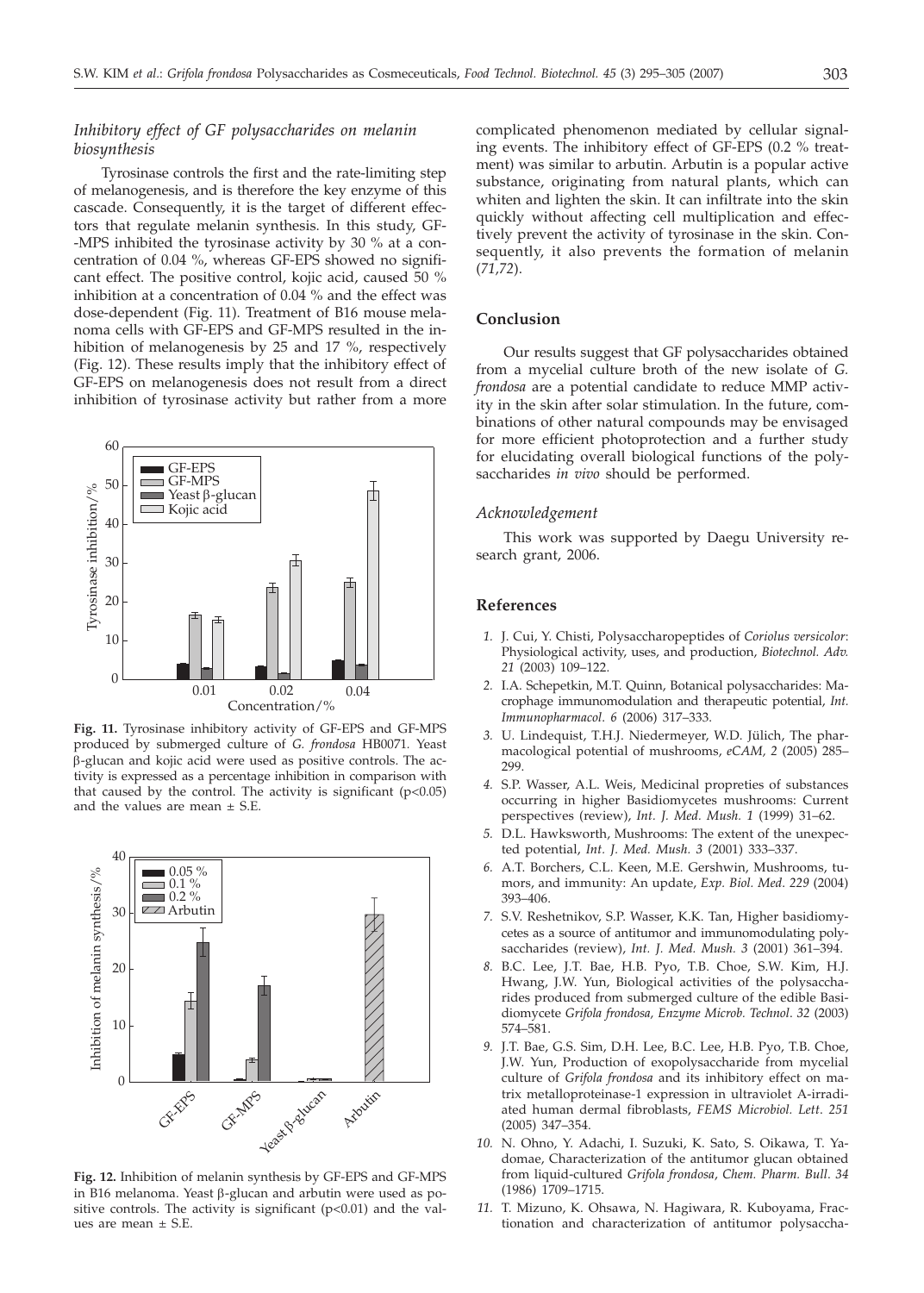rides from Maitake, *Grifola frondosa*, *Agr. Biol. Chem*. *50* (1986) 1679–1688.

- *12.* K. Shigesue, N. Kodama, H. Nanba, Effects of maitake (*Grifola frondosa*) polysaccharide on collagen-induced arthritis in mice, *Jpn. J. Pharmacol*. *84* (2000) 293–300.
- *13.* T. Mizuno, T. Sakai, G. Chihara, Health foods and medicinal usages of mushrooms, *Food Rev. Int. 11* (1995) 69–81.
- *14.* G. Chihara, J. Himuri, Y.Y. Maeda, Y. Arai, F. Fukuoka, Fractionation and purification of the polysaccharides with marked antitumor activity, especially, lentinan, from *Lentinus edodes* (Berk.) SING., *Cancer Res*. *30* (1970) 2776–2781.
- *15.* S. Tsukagoshi, F. Ohashi, Protein-bound polysaccharide preparation, PS-K, effective against mouse sarcoma 180 and rat ascites hepatoma AH-13 by oral use, *Gann*, *65* (1974) 557–558.
- *16.* J.H. Lee, S.M. Cho, H.M. Kim, N.D. Hong, I.D. Yoo, Immunostimulating activity of polysaccharides from mycelia of *Phellinus linteus* grown under different culture conditions, *J. Microbiol. Biotechnol. 6* (1996) 52−55.
- *17.* C.L. Lee, X. Yang, J.M.F. Wan, The culture duration affects the immunomodulatory and anticancer effect of polysaccharopeptide derived from *Coriolus versicolor*, *Enzyme Microb. Technol. 38* (2006) 14−21.
- *18.* T.B. Ng, A review of research on the protein-bound polysaccharide (polysaccharopeptide, PSP) from the mushroom *Coriolus versicolor* (Basidiomycetes: *Polyporaceae*), *Gen. Pharmacol. 30* (1998) 1−4.
- *19.* S.W. Kim, H.J. Hwang, C. Xu, J.M. Sung, J.W. Choi, J.W. Yun, Optimization of submerged culture process for the production of mycelial biomass and exo-polysaccharides by *Cordyceps militaris* C738, *J. Appl. Microbiol*. *94* (2003) 120− 126.
- *20.* C.P. Xu, S.W. Kim, H.J. Hwang, J.W. Choi, J.W. Yun, Optimization of submerged culture conditions for mycelial growth and exo-biopolymer production by *Paecilomyces tenuipes* C240, *Process Biochem*. *38* (2003) 1025−1030.
- *21.* S.W. Kim, C.P. Xu, H.J. Hwang, J.W. Choi, C.W. Kim, J.W. Yun, Production and characterization of exopolysaccharides from an enthomopathogenic fungus *Cordyceps militaris* NG3, *Biotechnol. Progr. 19* (2003) 428−435.
- *22.* H.J. Hwang, S.W. Kim, C.P. Xu, J.W. Choi, J.W. Yun, Production and molecular characteristics of four groups of exopolysaccharides from submerged culture of *Phellinus gilvus, J. Appl. Microbiol*. *94* (2003) 708−719.
- *23.* S.W. Kim, H.J. Hwang, C.P. Xu, J.W. Choi, J.W. Yun, Effect of aeration and agitation on the production of mycelial biomass and exopolysaccharides in an enthomopathogenic fungus *Paecilomyces sinclairii, Lett. Appl. Microbiol*. *36* (2003) 321−326.
- *24.* H.J. Hwang, S.W. Kim, J.W. Choi, J.W. Yun, Production and characterisation of exopolysaccharides from submerged culture of *Phellinus linteus* KCTC 6190, *Enzyme Microb. Technol. 33* (2003) 309−319.
- *25.* C.P. Xu, J.W. Yun, Optimization of submerged culture conditions for mycelial growth and exo-biopolymer production by *Auricularia polytricha* using the methods of uniform design and regression analysis, *Biotechnol. Appl. Biochem*. *38* (2003) 193−199.
- *26.* C. Zhung, T. Mizuno, H. Ito, K. Shimura, T. Sumiya, M. Kawade, Fractionation and antitumor activity of polysaccharides from *Grifola frondosa* mycelium*, Biosci. Biochem. Biotechnol*. *58* (1994) 185–188.
- *27.* B.C. Lee, J.T. Bae, H.B. Pyo, T.B. Choe, S.W. Kim, H.J. Hwang, J.W. Yun, Submerged culture conditions for the production of mycelial biomass and exopolysaccharides in edible Basidiomycetes *Grifola frondosa*, *Enzyme Microb. Technol. 35* (2004) 369−376.
- *28.* T. Mizuno, K. Ohsawa, N. Hagiwara, R. Kuboyama, Fractionation and characterization of antitumor polysaccharides from Maitake, *Grifola frondosa*, *Agr. Biol. Chem*. *50* (1986) 1679–1688.
- *29.* N. Kodama, Y. Murata, A. Asakawa, A. Inui, M. Hayashi, N. Sakai, H. Nanba, Maitake D-fraction enhances antitumor effects and reduces immunosuppression by mitomycin-C in tumor-bearing mice, *Nutrition, 21* (2005) 624−629.
- *30.* H.S. Choi, H.Y. Cho, H.C. Yang, K.S. Ra, H.J. Suh, Angiotensin I-converting enzyme inhibitor from *Grifola frondosa, Food Res. Int. 34* (2001) 177−182.
- *31.* N. Suzuki, K. Nishibori, Y. Oodaira, S. Kitamura, K. Michigami, K. Nagata, Y. Tatara, B.R. Lee, E. Ichishima, Grifolisin, a member of the sedolisin family produced by the fungus *Grifola frondosa*, *Phytochemistry, 66* (2005) 983−990.
- *32.* J.L. Mau, C.N. Chang, S.J. Huang, C.C. Chen, Antioxidant properties of methanolic extracts from *Grifola frondosa*, *Morchella esculenta* and *Termitomyces albuminosus* mycelia, *Food Chem. 87* (2004) 111−118.
- *33.* K. Matsui, N. Kodama, H. Nanba, Effects of maitake (*Grifola frondosa*) D-fraction on the carcinoma angiogenesis, *Cancer Lett*. *172* (2001) 193−198.
- *34.* J.L. Marx, Oxygen free radicals linked to many diseases, *Science*, *235* (1987) 529–531.
- *35.* D. Harman, Role of free radical reactions in aging and disease, *J. Geriatr. Dermatol*. *5* (1997) 114–127.
- *36.* M. Maccarrone, M.V. Catani, S. Iraci, A survey of reactive oxygen species and their role in dermatology, *J. Eur. Acad. Dermatol. Venerol. 8* (1997) 185–202.
- *37.* A.V. Benedetto, The environment and skin aging, *Clin. Dermatol*. *16* (1998) 129–139.
- *38.* J.L. Mau, H.C. Lin, S.F. Song, Antioxidant properties of four specialty mushrooms, *Food Res. Int. 35* (2002) 519–526.
- *39.* A.M. Kligman, Early destructive effects of sunlight on human skin, *J. Am. Med. Assoc. 210* (1969) 2377–2380.
- *40.* Y. Kawaguchi, K. Tanaka, T. Okada, H. Konishi, M. Takahashi, The effects of ultraviolet A and reactive oxygen species on the mRNA expression of 72-kDa type IV collagenase and its tissue inhibitor in cultured human dermal fibroblasts, *Arch. Dermatol. Res*. *288* (1996) 39–44.
- *41.* E.A. Offord, J.C. Gautier, O. Avanti, C. Scaletta, F. Runge, K. Kramer, L.A. Applegate, Photoprotective potential of lycopene, beta-carotene, vitamin E, vitamin C and carnosic acid in UVA-irradiated human skin fibroblasts, *Free Radic. Biol. Med*. *32* (2002) 1293–1303.
- *42.* T. Kaji, Y. Fujiwara, Y. Inomata, C. Hamada, C. Yamamoto, S. Shimada, J.B. Lee, T. Hayashi, Repair of wounded monolayers of cultured bovine aortic endothelial cells is inhibited by calcium spirulan, a novel sulfated polysaccharide isolated from *Spirulina platensis*, *Life Sci. 70* (2002) 1841–1848.
- *43.* M. Wiig, S.O. Abrahamsson, G. Lundborg, Effects of hyaluronan on cell proliferation and collagen synthesis: A study of rabbit flexor tendons *in vitro*, *J. Hand Surg*. *21* (1996) 599–604.
- *44.* M.A. Croce, K. Dyne, F. Boraldi, D. Quaglino Jr., G. Cetta, R. Tiozzo, I. Pasquali Ronchetti, Hyaluronan affects protein and collagen synthesis by *in vitro* human skin fibroblasts, *Tissue Cell, 33* (2001) 326–331.
- *45.* R.L. Katzman, R.W. Jeanloz, Are acidic polysaccharides involved in collagen fibril formation or stabilization?, *Biochim. Biophys. Acta, 229* (1971) 516–521.
- *46.* P. Kougias, D. Wei, P.J. Rice, H.E. Ensley, J. Kalbfleisch, D.L. Williams, I.W. Browder, Normal human fibroblasts express pattern recognition receptors for fungal (1→3)--beta-D-glucans, *Infect. Immun. 69* (2001) 3933–3938.